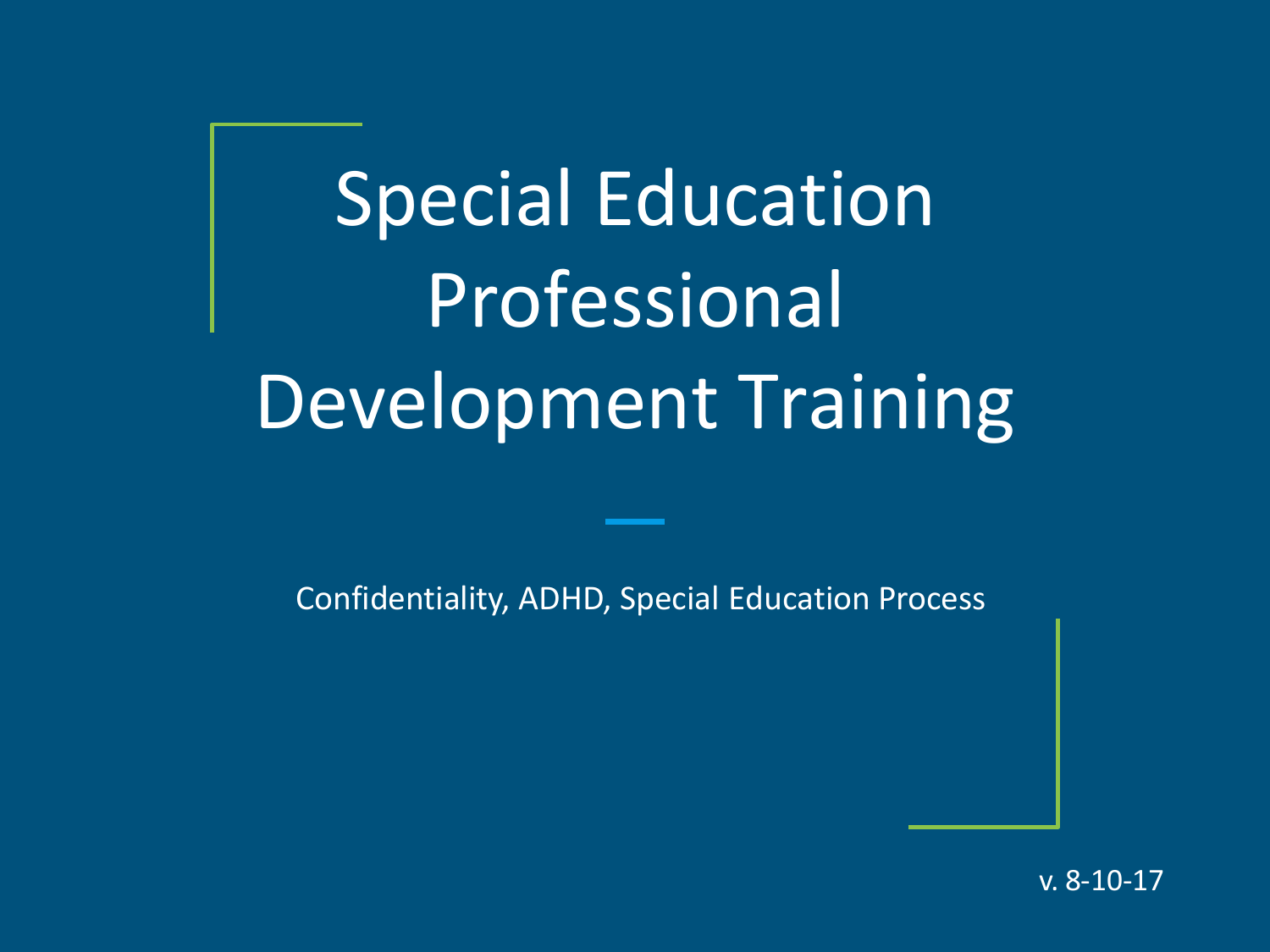# Family Educational Rights and Privacy Act (FERPA)

- The Family Educational Rights and Privacy Act (FERPA) (20 U.S.C. § 1232g; 34 CFR Part 99) is a Federal law that protects the privacy of student education records. The law applies to all schools that receive funds under an applicable program of the U.S. Department of Education.
- FERPA gives parents certain rights with respect to their children's education records. These rights transfer to the student when he or she reaches the age of 18 or attends a school beyond the high school level. Students to whom the rights have transferred are "eligible students."
- Parents or eligible students have the right to request that a school correct records which they believe to be inaccurate or misleading. If the school decides not to amend the record, the parent or eligible student then has the right to a formal hearing. After the hearing, if the school still decides not to amend the record, the parent or eligible student has the right to place a statement with the record setting forth his or her view about the contested information.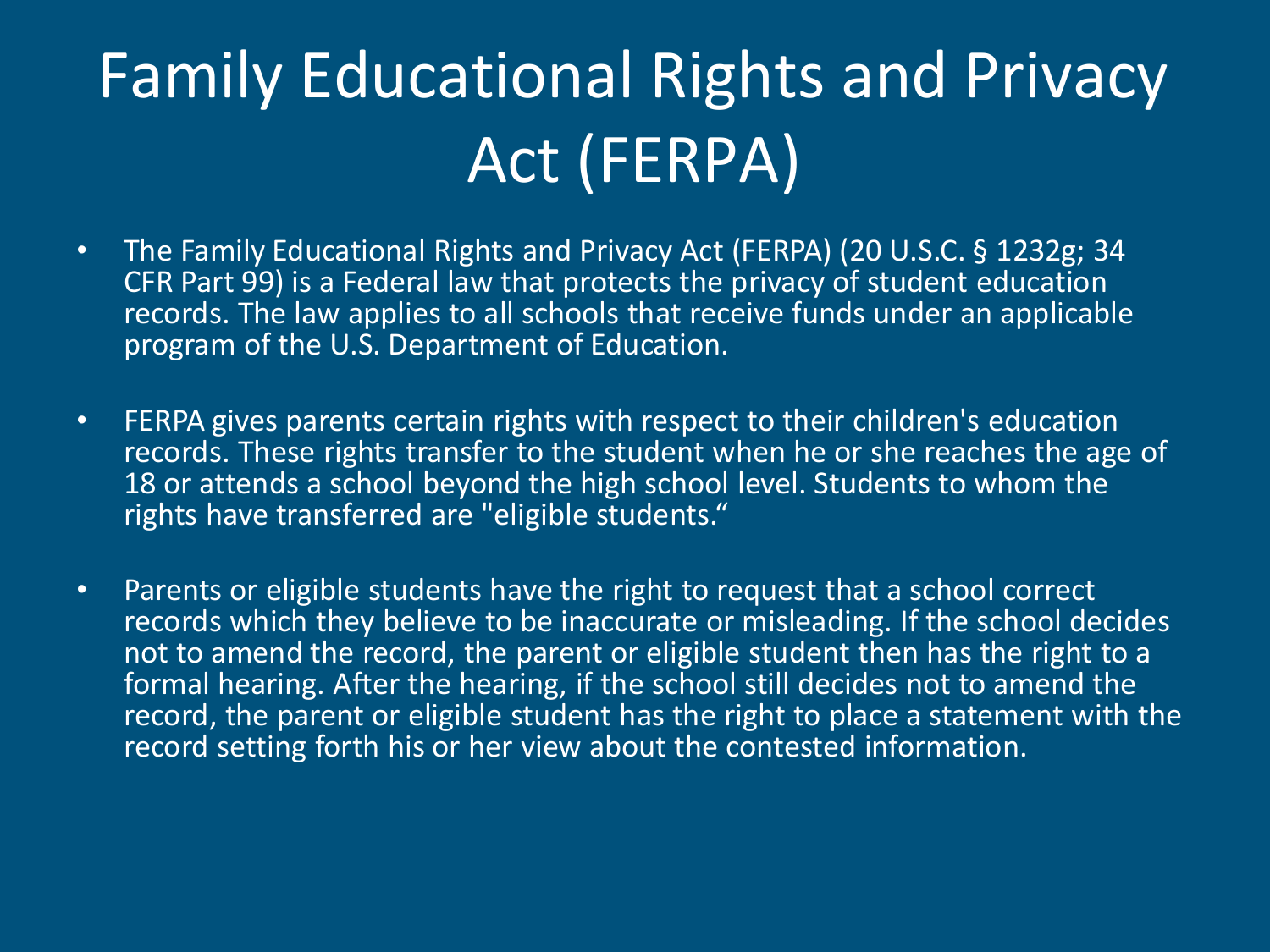#### Release of Student Records/Information

Generally, schools must have written permission from the parent or eligible student in order to release any information from a student's education record. However, FERPA allows schools to disclose those records, without consent, to the following parties or under the following conditions (34 CFR § 99.31):

- School officials with legitimate educational interest;
- Other schools to which a student is transferring;
- Specified officials for audit or evaluation purposes;
- Appropriate parties in connection with financial aid to a student;
- Organizations conducting certain studies for or on behalf of the school;
- Accrediting organizations;
- To comply with a judicial order or lawfully issued subpoena;
- Appropriate officials in cases of health and safety emergencies; and
- State and local authorities, within a juvenile justice system, pursuant to specific State law.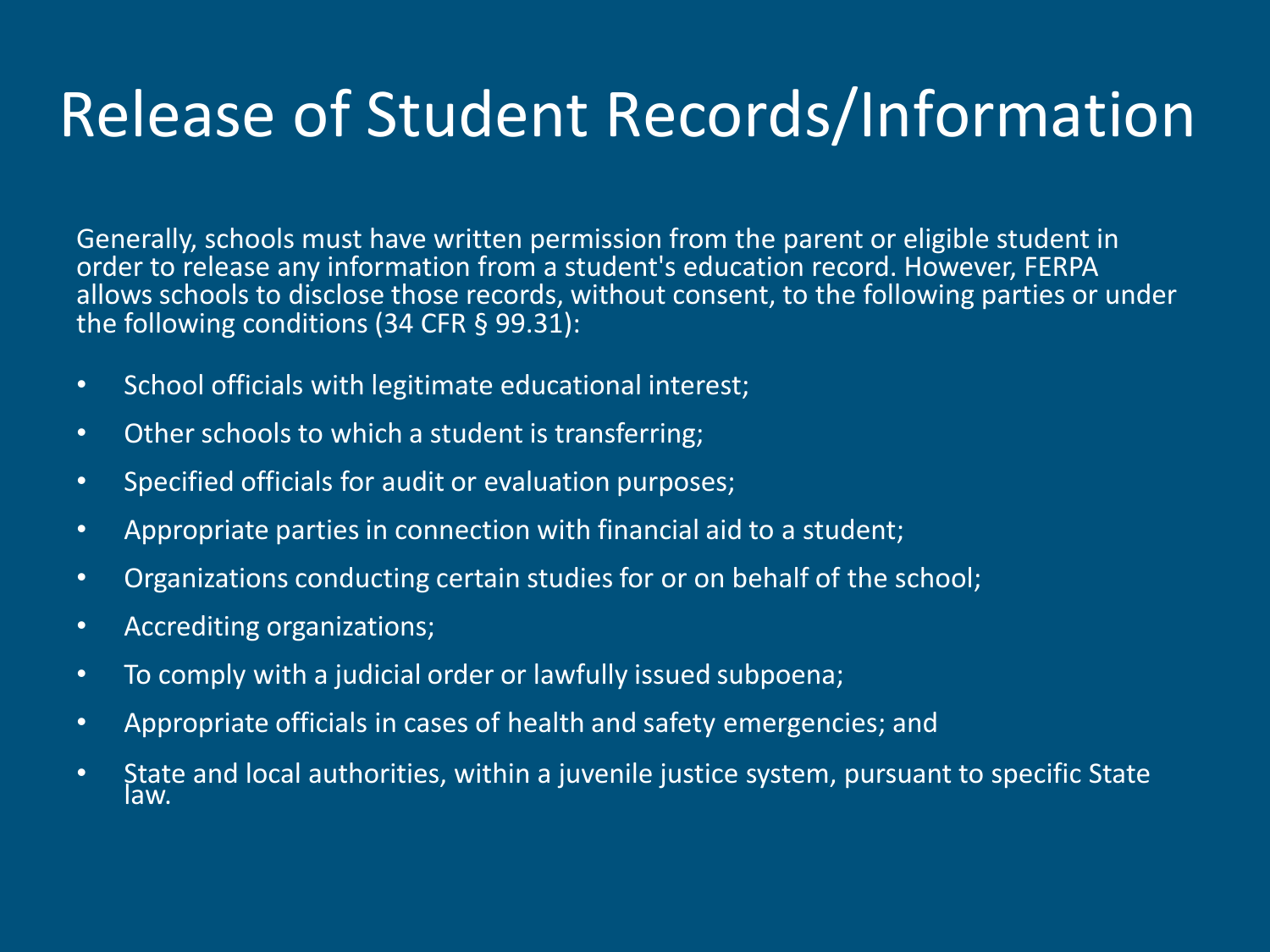#### Release of Student Special Education Records

- Student special education records are most commonly requested by other schools, parents/former students, Social Security Administration (SSA), or attorneys. Although these entities may request ALL student records, many times they actually only want part of the records. Be sure the request is clear so we may release the needed records.
- Requests must be made in writing to the Shelby County Board of Education.
- When special education records are specifically requested or a special education attorney makes the request, documentation of permission must be completed by the parent and/or student (if appropriate). The Special Education Department at the Special Services Center (SSC) will fulfill these requests.
- When ALL records on a student are requested, we must ensure we send ALL records. This includes, but is not limited to: the cumulative file, special education files in the SSC office and in all local schools attended by the student, information from all locations in each of the schools attended by the student (nurse's office, library, lunchroom, counselor's office, etc.), teacher/case manager files on student, and all e-mails concerning the student.
- Records request must be fulfilled within 45 days of the request.
- If a parent requests records, it is acceptable to allow the parent to view all the records on a school campus under the supervision of an employee rather than copying all records for the parent.
- Copies of records may be subject to a fee (Open Records Act, Ala. Code §36-12-40 and §36-12-41).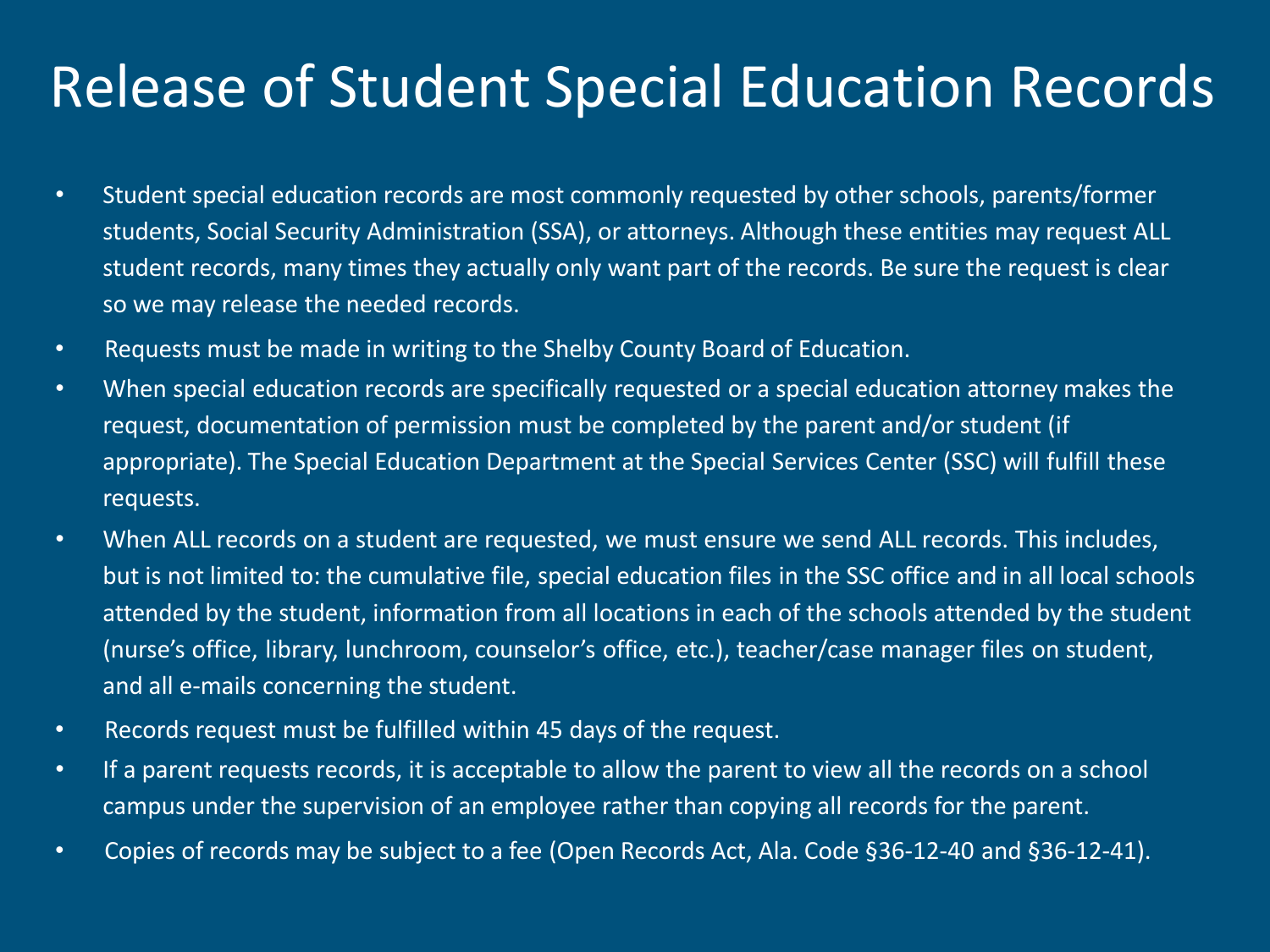#### Public Disclosure of Student Information

Schools may disclose, without consent, "directory" information such as a student's name, address, telephone number, date and place of birth, honors and awards, and dates of attendance. However, schools must tell parents and eligible students about directory information and allow parents and eligible students a reasonable amount of time to request that the school not disclose directory information about them. Schools must notify parents and eligible students annually of their rights under FERPA. The actual means of notification (special letter, inclusion in a PTA bulletin, student handbook, or newspaper article) is left to the discretion of each school.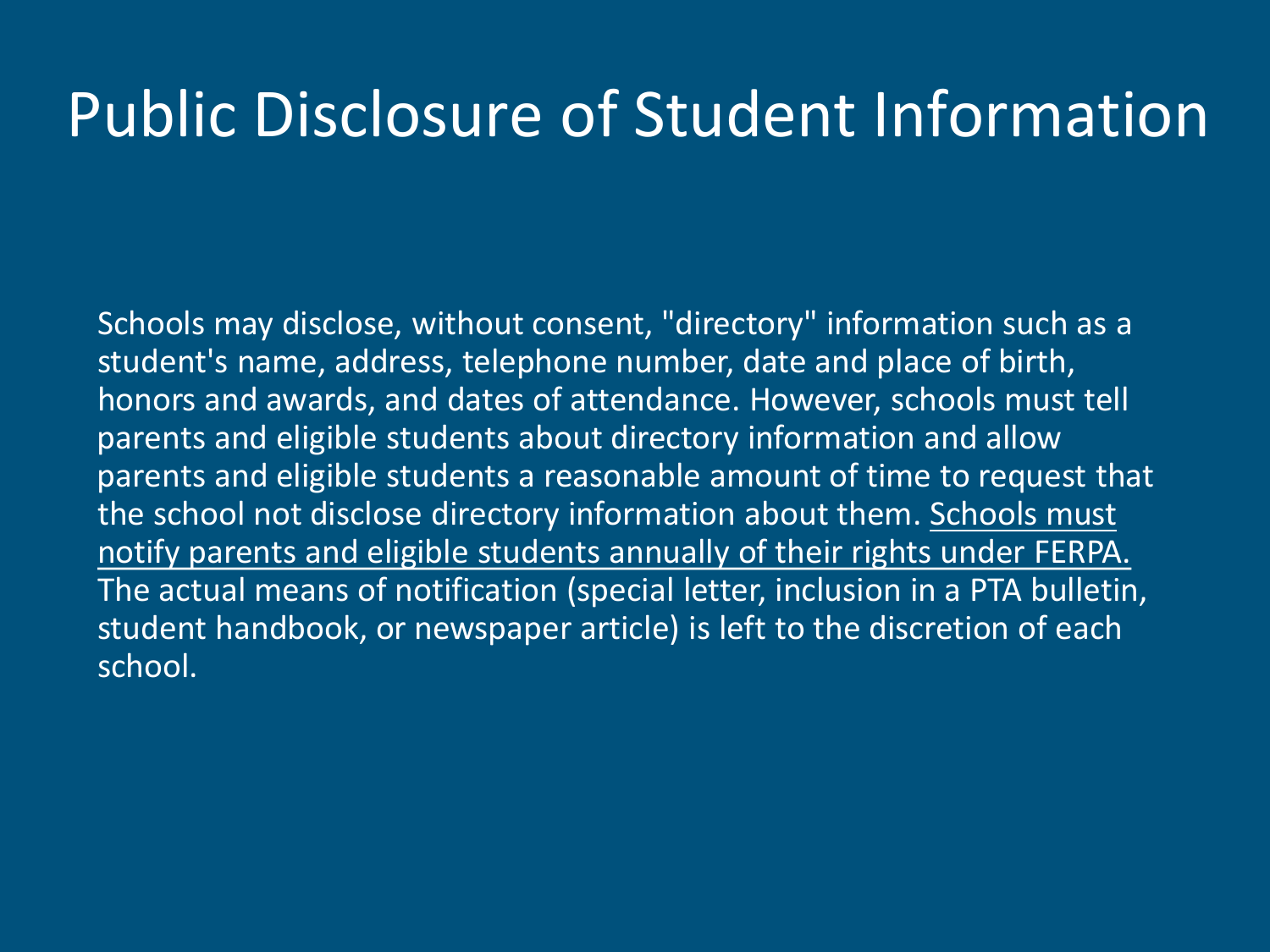## Storing and Destruction of Records

- All special education student records are to be maintained until the student reaches the age of 26. Once the student reaches the age of 26, contact the Special Services Center for the procedure to destroy the records.
- As students move schools within Shelby County Schools, the special education case manager files should be sent to the receiving school. Data collection, selected work samples, and meeting notes should be maintained by the school district until the student reaches the age of 26.
- At all times, records are to be kept confidential in a locked area.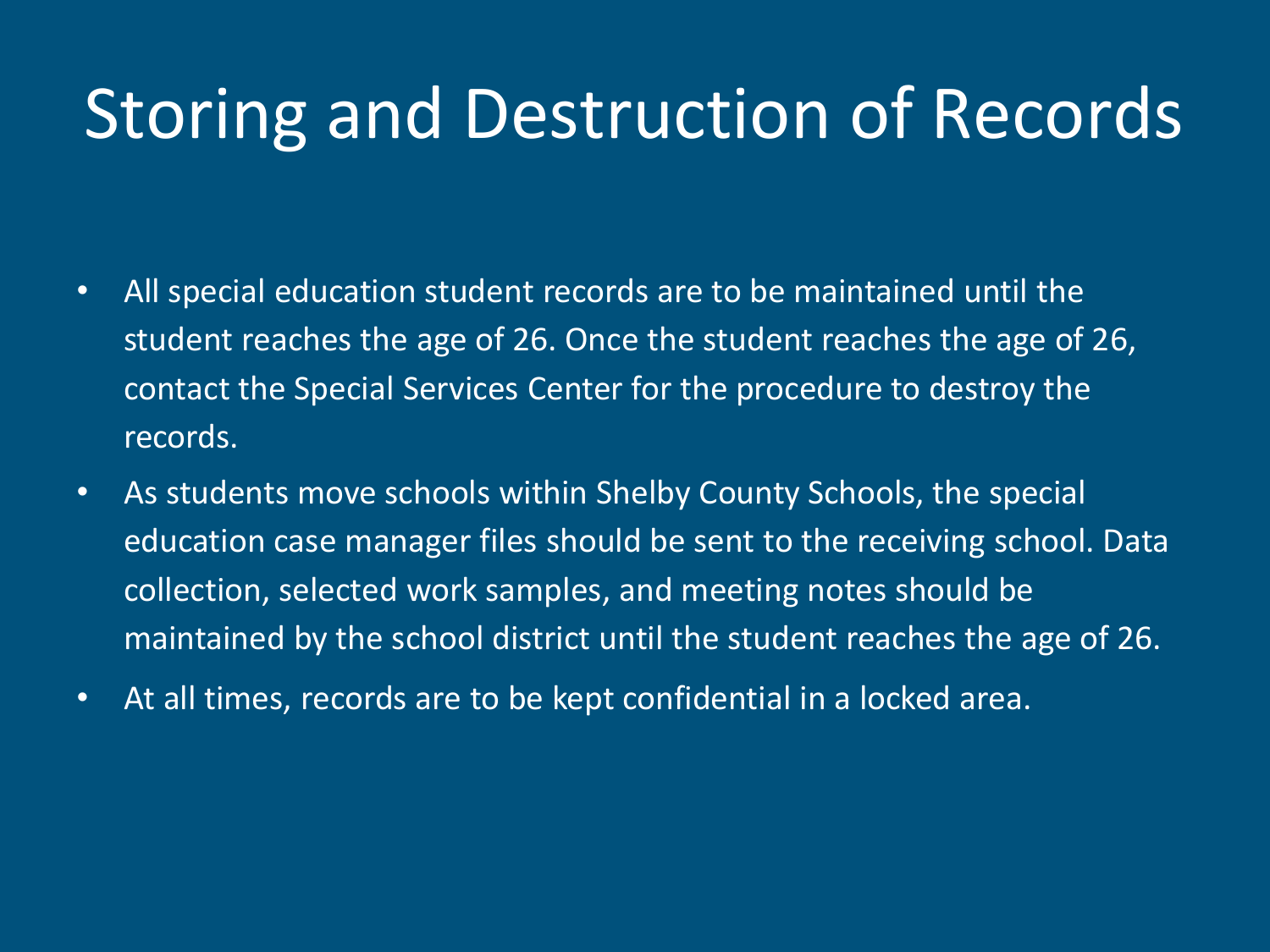## Attention Deficit Hyperactivity Disorder

- Attention Deficit/Hyperactivity Disorder is a brain disorder marked by an ongoing pattern of inattention and/or hyperactivity-impulsivity that interferes with functioning or development.
- Inattention and hyperactivity/impulsivity are the key behaviors of ADHD. Some people with ADHD only have problems with one of the behaviors, while others have both inattention and hyperactivity-impulsivity.
- ADHD symptoms can appear as early as between the ages of 3 and 6 and can continue through adolescence and adulthood. Symptoms of ADHD can be mistaken for emotional or disciplinary problems or missed entirely in quiet, well-behaved children, leading to a delay in diagnosis.
- Often fails to give close attention to detail or makes mistakes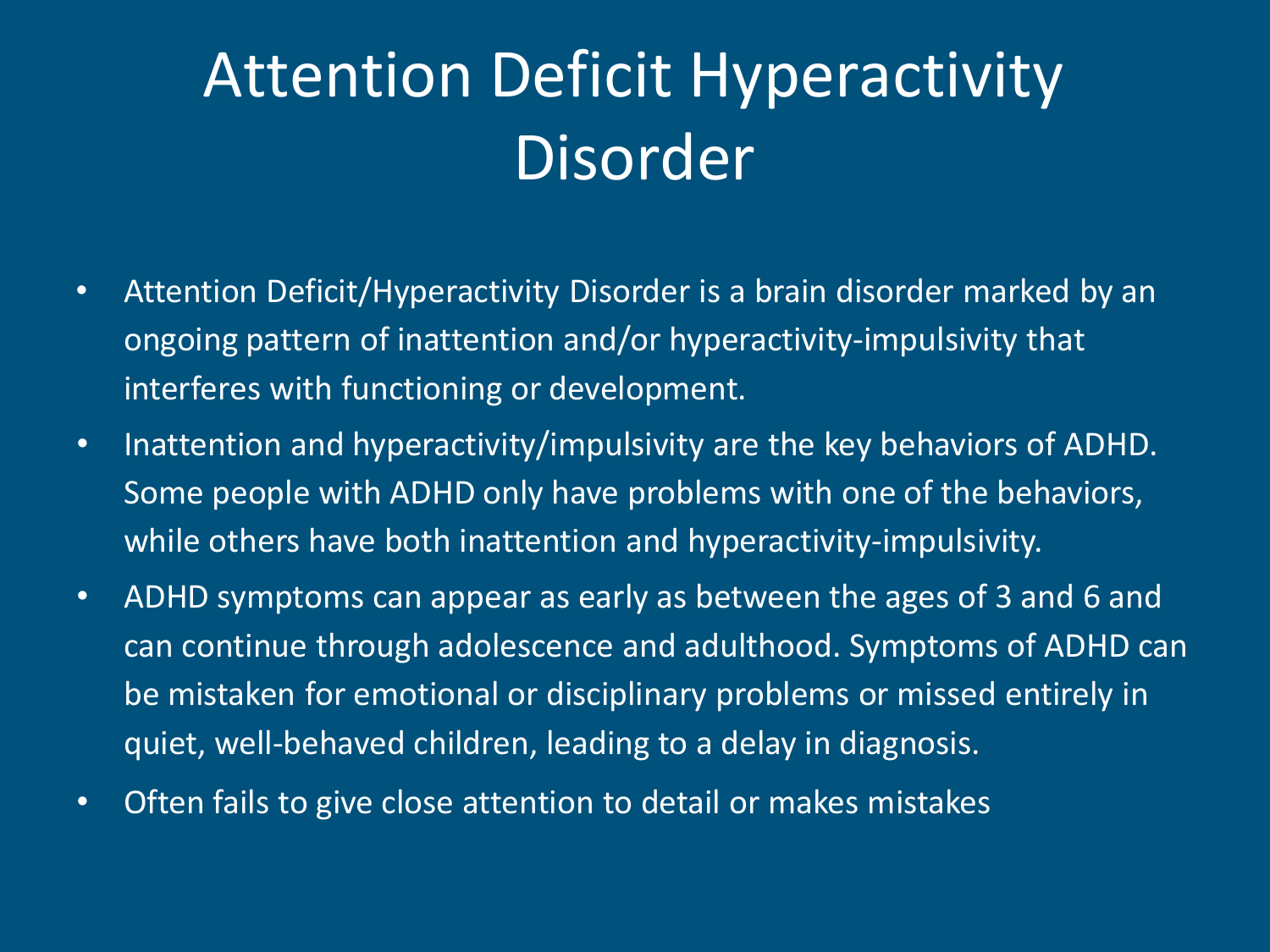#### Characteristics of Students with ADHD

- Make careless mistakes because they aren't paying attention to their schoolwork or chores.
- Are academically inconsistent. They may understand a subject or concept, but be unable to make a passing grade because of unfinished work, missing assignments, or misunderstood directions. Often their grades range from very high to very low.
- Seem "spaced out". They may appear to be paying attention, when in reality they are miles away.
- Are extremely disorganized in their environment and activities. Their book bags, rooms, and desks are always a mess, and they spend inordinate amounts of time looking for things.
- Have difficulty beginning activities because they cannot decide which thing to do first.
- Have poor handwriting, especially in cursive. •Trouble sitting still and doing quiet tasks, such as reading.
	- •Running from place to place; acting like he's driven by a motor.
	- •Blurting out comments at inappropriate times.
	- •Interrupting conversations or speaking out of turn.
	- •Trouble waiting for a turn or standing in line.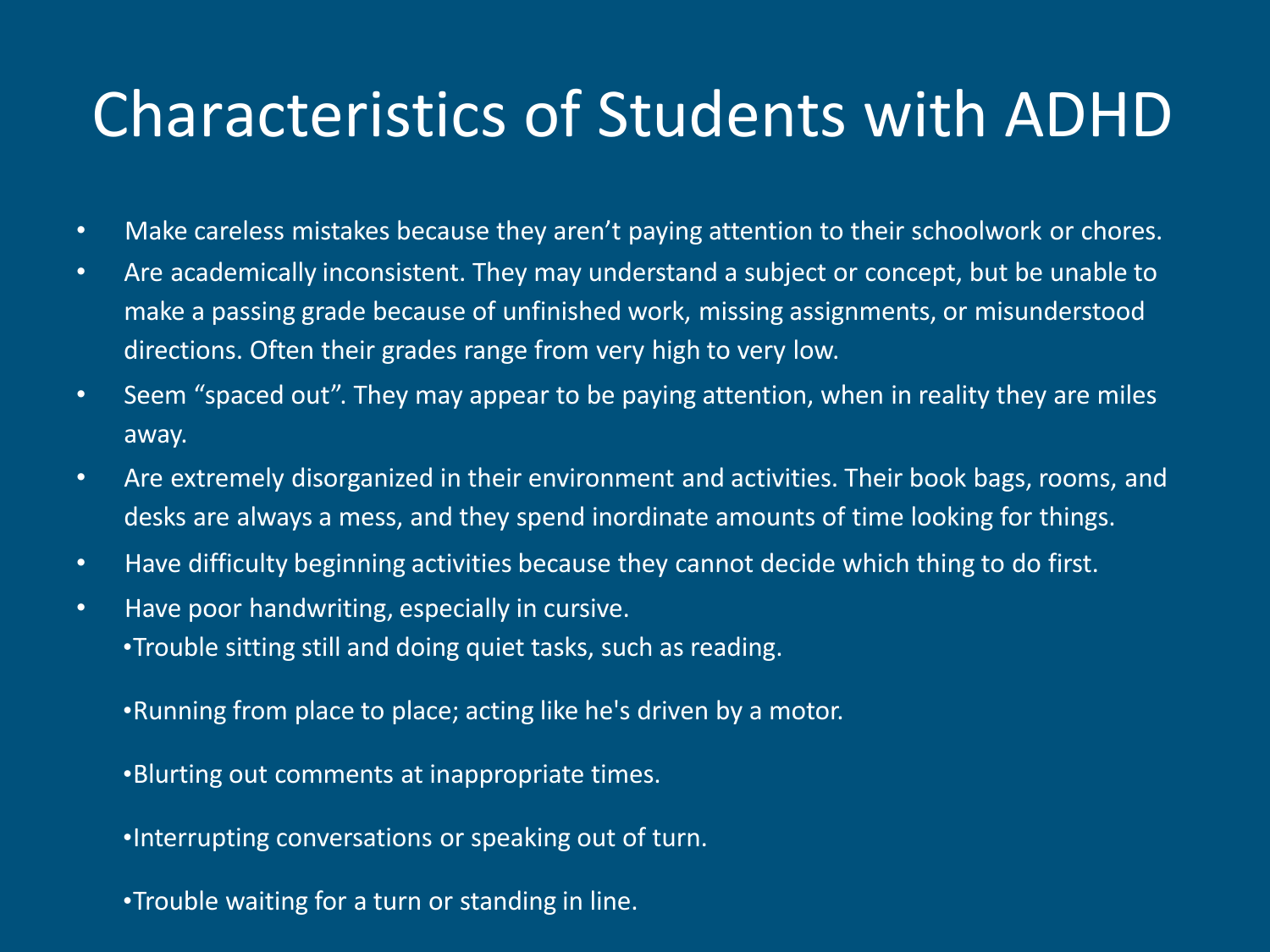## Accommodations for ADHD

- •Vary your tone of voice: loud, soft, whisper.
- •Signal students auditorily: ring a bell, use a timer, play music.
- •Color is very effective in getting attention. May use color to highlight key terms.

•Use google read and write. The basic program is available for free as an extension for all google accounts ending in @shelbyed.org.

- •Be aware of competing sounds in room (air conditioning, humming of lighting).
- •Explain the purpose and relevance of your lesson .

•Use **cloze method** ([http://study.com/academy/lesson/cloze-procedure-technique-and](http://study.com/academy/lesson/cloze-procedure-technique-and-)definition.html).

- •Use visuals (pictures, diagrams, manipulatives).
- •Pair written instructions with oral instructions.
- •Use contracts, charts, and BIPs for on-task behavior.
- •Give assignments one at a time to avoid work overload.
- •Provide organizational rules.
- •Prompt appropriate social behavior either verbally or with a private signal.
- •Provide immediate feedback.
- •Ignore minor, inappropriate behavior (when acceptable).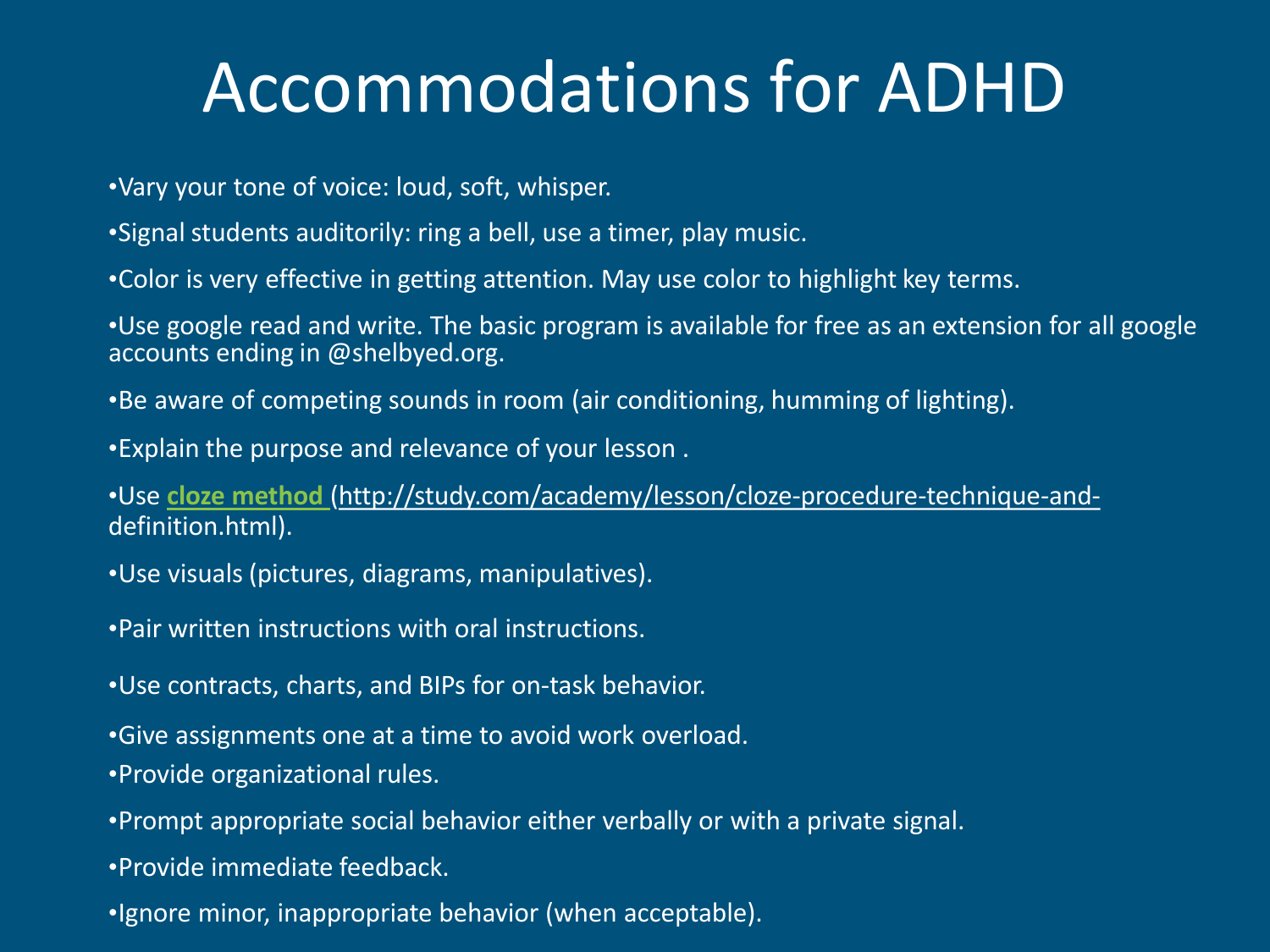### Special Education Referral

- If a school employee believes a student to have a disability, that employee **must** report his/her concerns to the administration, REM chairperson, and/or Section 504 chairperson. After discussion and input from teachers and/or other employees, a decision will be made regarding the most appropriate process to initiate (referral to Section 504 or Special Education).
- Referrals for students who exhibit behavioral (and not just academic) challenges must be considered.
- If a student requires an evaluation to determine if he/she has a disability requiring accommodations or special education, the district must, at no cost to parents, evaluate in all related or all specific areas of educational need (provided that the evaluation is required for the student to receive appropriate services).
- If the student already has a diagnosis or has been evaluated and the parent is willing to share those results with the district, those results must be considered and may be used in determining eligibility for Section 504 or special education.
- If PST interventions have been ineffective, a referral to special education may be the appropriate next step.
- A SETS referral process will be completed by the REM chairperson who will schedule the meeting and notify all participants.
- The BASC 2-SOS or documentation of walk-throughs must be completed prior to the referral meeting to assess the environment.
- For eligibility, documentation must exist to rule out environmental, cultural, and/or economic concerns as the primary **cause of the impairment. This information is to be provided during the referral meeting.**
- **Lack of appropriate instruction in math and/or reading, including the essential components of reading instruction (as**  defined in section 1208(3) of the Elementary and Secondary Education Act of 1965) or limited English proficiency must be ruled out as the determining factor in the eligibility decision for special education. This documentation must be **presented by the general education teacher/staff prior to the eligibility meeting.**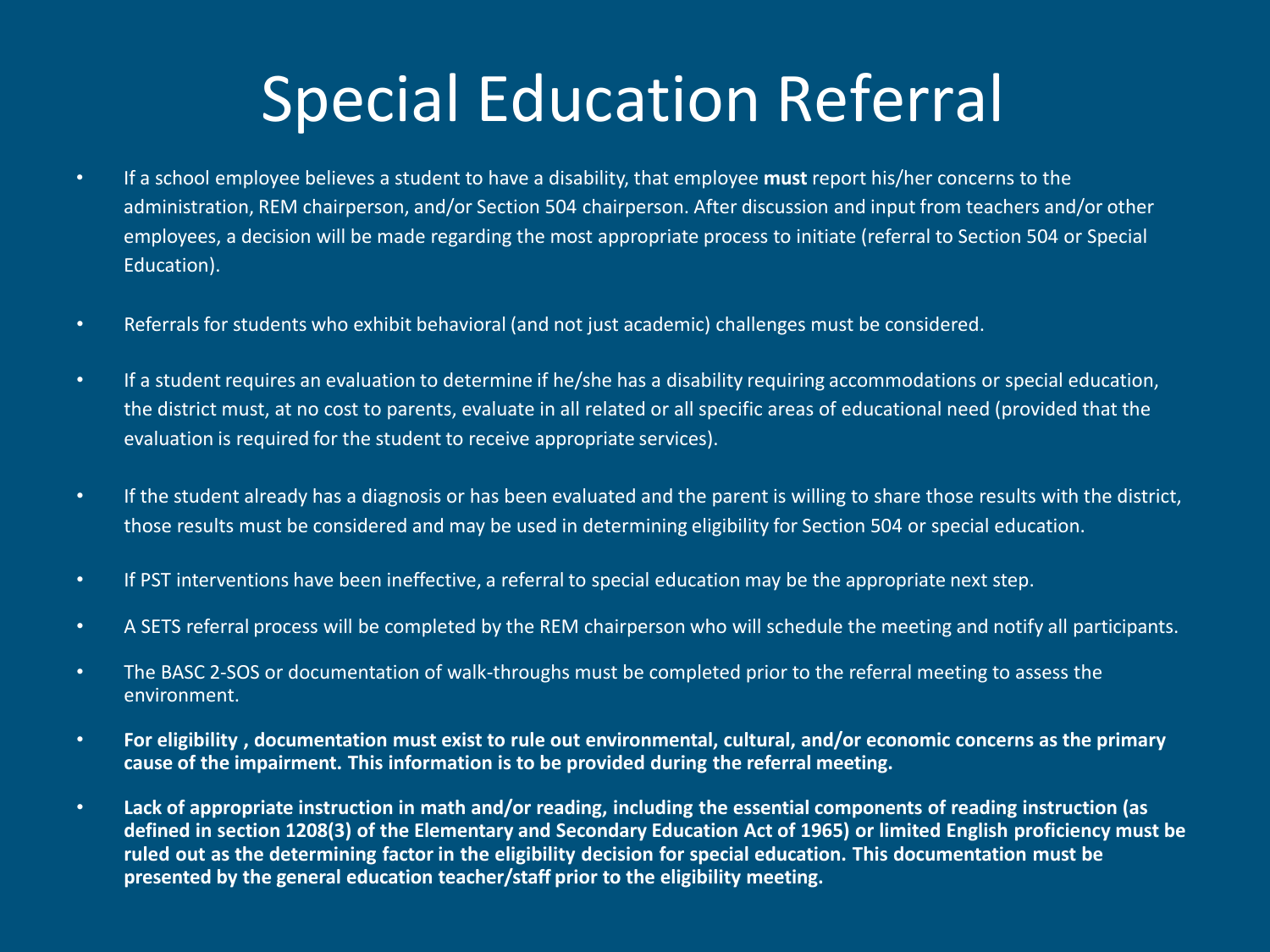#### Special Education Process

- Once a referral is made, a referral meeting should be held in an appropriate timeframe.
- If student is accepted for testing during the referral meeting, the district has 60 days from date of parent permission to complete testing.
- After testing is complete, district must conduct an eligibility meeting within 30 days.
- If student is eligible for special education, the district must create an IEP within 30 additional days. If the student is determined ineligible, the student must be referred to the Problem Solving Team or Section 504 team.
- IEP meetings are held at least yearly, but any team member may request an IEP meeting at any time.